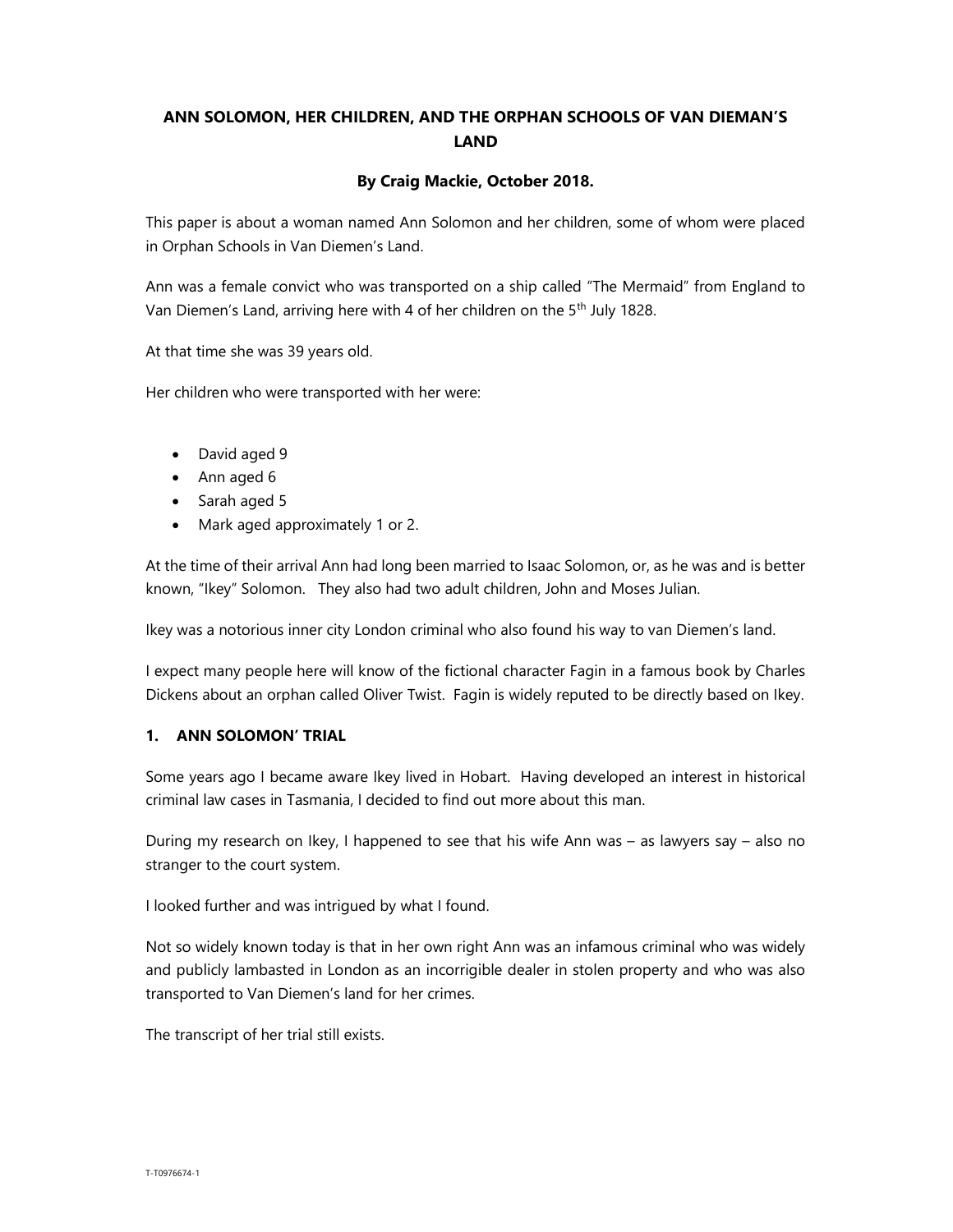Here is the evidence of one Joseph Ridley in the Old Bailey on 13th September 1827. Ann was in the dock accused of receiving goods which had been stolen from Ridley. If convicted she faced the very real prospect of being hanged.

I am master of a ship. On the 17th of August I was robbed of a watch - I do not know the person who stole it - I am sure it was not the prisoner. I had been drinking, and was off my guard. I was not perfectly sober. I lost it in Whitechapel - I had it safe at seven o'clock. I was in company with Mr. Watson, a respectable man. I live in Mile-end-road - I had taken brandy and water - I fell in company with a woman in Whitechapel after I left Mr. Watson, about ten o'clock, and went to a house with her. I am sure I did not give her my watch - I gave her what I had in my waistcoat pocket, it was about five or six shillings. I did not give her the watch, I am certain.

It appears the woman was not satisfied that her services were worth only 5 or 6 shillings, and decided to supplement her income by taking Joe's watch when he passed out drunk.

Joe Ridley went to the police the next day. The police questioned the woman and quickly gained a good idea where to look for the watch.

Police officer Bill Edwards was part of a raid by numerous police who rushed into Ann Solomon's home in the early hours of 29th August 1827. He found there all sorts interesting objects in all sorts of unusual places…

#### In evidence he said:

I am an officer of Hatton-garden. On the 29th of August I assisted in searching a house in Bell-alley, Petticoat-lane, Spitalfields - I believe it is No.12; the prisoner was there; one party secured her- I went up stairs, and did not hear her say any thing; she went up stairs, and saw me searching there - she was secured, with her son and servant, in the first floor; we went up to a bed-room on the second floor; there was a large four-post bedstead, which I removed, and on moving part of the flooring, about a foot and a half in size, I found this watch, with its face upwards - there was another watch and several other things there;

Ann was arrested and charged with receiving stolen goods.

Ikey was nowhere to be found. He had been charged with serious property offences some months earlier, and had managed to escape custody and flee the country. At the time of Ann's arrest he was in North America, leaving Ann to carry on the 'family business' and raise their 4 young children alone.

Ann's trial was of immense public interest. The salacious details of her crimes made all the papers. In short order she was told by a judge that she was to be banished from the country, sentenced to transportation to the colonies for 14 years.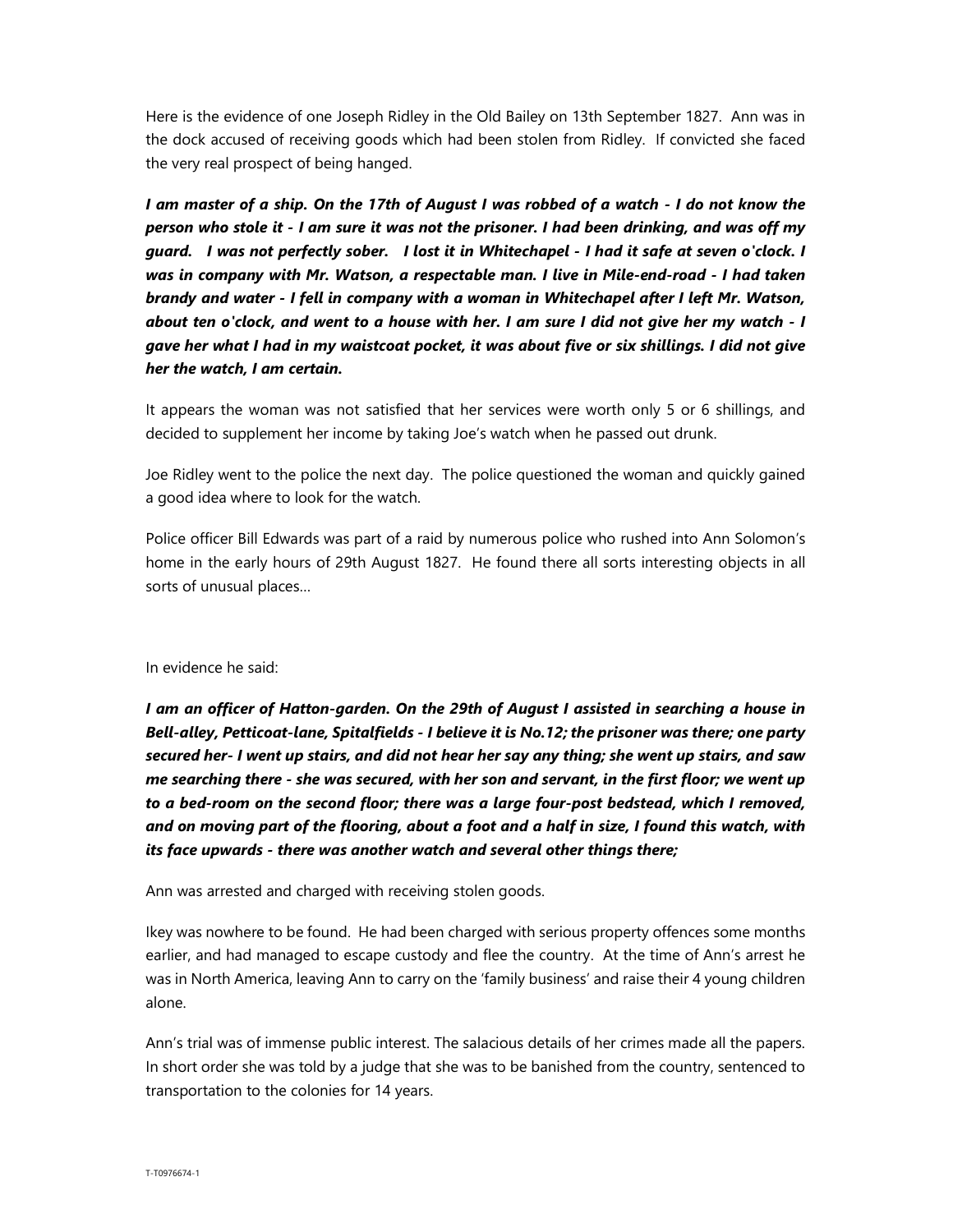She didn't protest her innocence, blame others, or curse the judge.

It was reported in the papers that she simply cried:

### "Oh my poor children, my poor children".

And then she collapsed in the dock and had to be assisted back to her prison cell, to await her journey on the Mermaid to Hobart Town.

#### 2. WHO WAS ANN SOLOMON?

So who was this woman?

The 'Bevis Marks' Records, which contain the Birth Register (1767-1881) of the Spanish and Portuguese Jews' Congregation in London record that Ann was born in that city on the 17th May 1789.

Her birth name was written as 'Hanah Julian'.

Her family were Sephardic Jews. Her father was Moses Julian, her mother was Judith Alexander.

Hanah, or Ann as she became known, was the 5th of 6 children.

She married Ikey on 7 Jan 1807 when she was just 17 years old. She was pregnant at the time, and she had their first child, John, shortly after.

She was only 20 with two children under 3 when Ikey was nicked for pickpocketing and sent to rot in a prison hulk on the English Coast while he awaited transportation. ( He mysteriously managed, by the way, to avoid transportation at that time, and for reasons lost in the mists of time, he somehow arranged to be back on London's streets after a year or two).

After being sentenced Ann described herself to authorities as 35years of age and a dressmaker. She was actually 38, and – as we know - she didn't make dresses. She also said she was Jewish and married with 6 children. That bit was true.

An officious clerk wrote in a convict register this about her:

## '5'0 3/4"; dk brown eyes; dk brown hair; narrow visage; long full bridged nose; dk arched eyebrows; medium sharp chin; small mouth & lips. Reads and writes.'

Despite the clerk's best efforts to describe her in the most dour and mean terms possible, my impression is that she was probably quite striking in appearance. In the dock her appearance caused a stir, and she was described by a rather surprised newspaper hack as being 'most elegantly dressed'.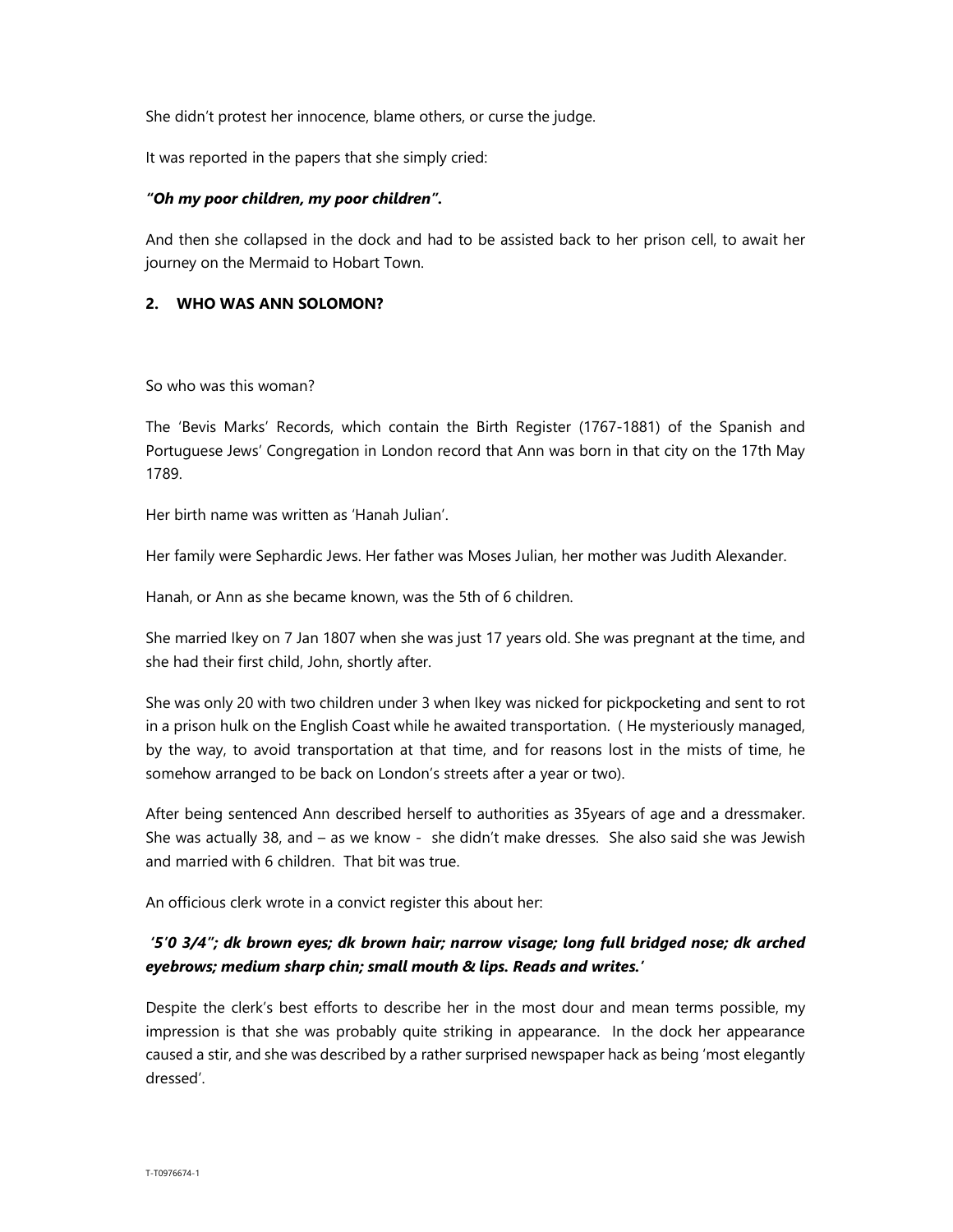Her shock upon conviction quickly dissipated and gave way to a steely determination not to be separated from her children.

She immediately wrote a petition to the King asking that she and her infant children be allowed to make their own way as free passengers to America to join Ikey and there remain.

Endorsed on the petition is a single word response.

#### 'Nil'

She was however permitted to bring Mark, David, Sarah and her namesake Ann with her on the convict ship 'the Mermaid' to Hobart.

#### 3. WHAT BECAME OF ANN'S CHILDREN UPON THEIR ARRIVAL IN VAN DIEMAN'S LAND

The trip to Hobart took around 4 months. Ann's behaviour was recorded as 'becoming and exemplary'. Baby Mark and the child Anne were sick with fever on the voyage. x

Upon arrival, Mark was allowed to stay with his mother, who carried him from the Hobart docks on 5th July 1828 straight to the female factory.

Her eldest adult children John and Moses Julian travelled separately to van Diemen's land to support their mother. John was able to quickly convince the authorities to place Mark into his care.

David, Sarah and Ann were immediately removed from Ann's care upon arrival.

Where these three children were kept was originally something of a mystery to me.

Each child's details were recorded on the  $5<sup>th</sup>$  July 1828 in the register of children admitted and discharged from the Male and Female Orphan Schools.

Each child is recorded as being kept in an orphanage from that time for almost a whole year, until discharged and reunited with their mother on the 16th June 1829.

They were, however, not housed in the buildings where we are today.

Whilst the Orphan School Register has entries as far back as 19th March 1828, the orphanage where we are today was built after 1830, and so came into being after David, Sarah and Ann had been released back into their mother's care.

It is not widely appreciated that there was an earlier Male Orphan School, which was located in what is now called Lenah Valley. 9 year old David was separated from his family and sent there.

Sarah and Ann were sent together to a Female Orphan School located at the top end or South Hobart end of Davey Street in Hobart.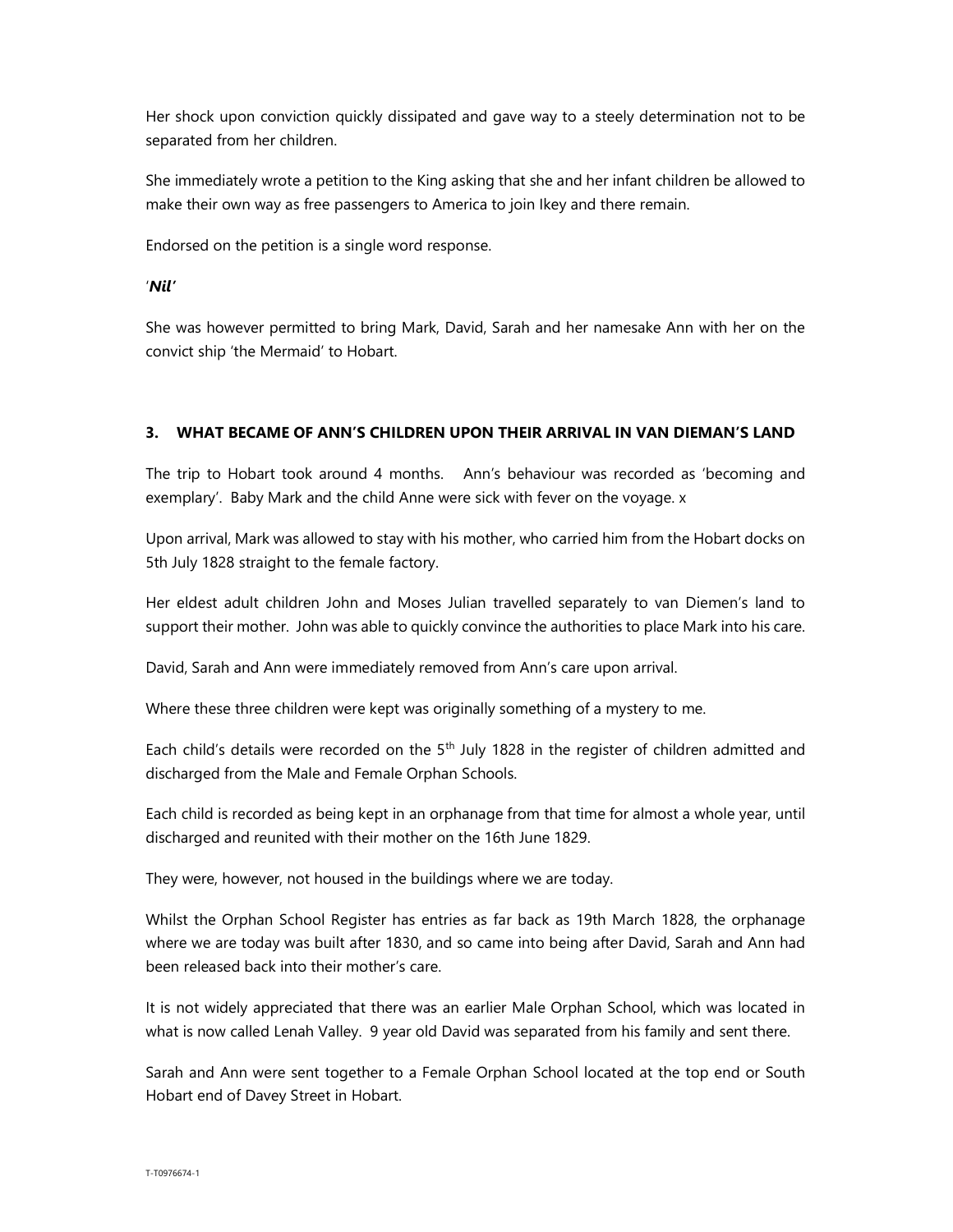These orphanages had opened in 1828.

A Government notice in the Hobart Town Gazette in March 1828 stated that the children who were to be admitted to these orphanages had to come within the following categories:

- (a) Those who were entirely destitute;
- (b) Those who have one parent living;
- (c) Those who have both parents living… but totally incompetent to afford their means of education; or
- (d) Children whose parents may be able to contribute maintenance of 12 pounds.

In practice, as in the case of Ann Solomon, the children of female convicts were frequently placed in these Orphan Schools.

During my research I also found numerous Tasmanian Aboriginal children had been placed in these orphan schools, but that is for another day.

(a) The Male Orphan School

I want to spend some time talking about the male orphan school that was situated in what is now known as Lenah Valley.

In March 1826 the Editor of the Colonial Advocate and Tasmanian Monthly Review and Register commented in an opinion piece that it was regrettable there was neither a male or female orphan school in the colony.

The editor of the Colonial Advocate and Tasmanian Monthly Review and Register advised his readers on the 1st March 1828 that the colonial government had decided to establish a Male Orphan School, to be managed by R.W Giblin Esq. It was to be established at Roseway Lodge, near New Town, "so that boys may be near the Government Farms, on which some of them are to be practised in the habits of agriculture."

On the 16th February 1828 the editor of the 1828 Hobart Town Courier stated:

The labours of the Archdeacon, we are happy to say have nearly succeeded in completing the Orphan School, and a few weeks more will be put it in condition for the reception of pupils. The public will, however, be surprised to learn how few objects present themselves as inmates of this national establishment, and its advantages will be more in prospect of future contingencies than as an immediate relief. The number of objects throughout the whole island will be far short, we hear, of fifty. Many fatherless children who have been brought up in other families, have now become useful in a domestic point of view, so that their guardians can scarcely be expected to part with them; however ignorant in other respects. The school, we understand, will be conducted on the most humane and respectable footing, and the public are looking with no little expectation to the succèss of Mr. Giblin's labours.

By April 1828 this Male Orphan School was in existence.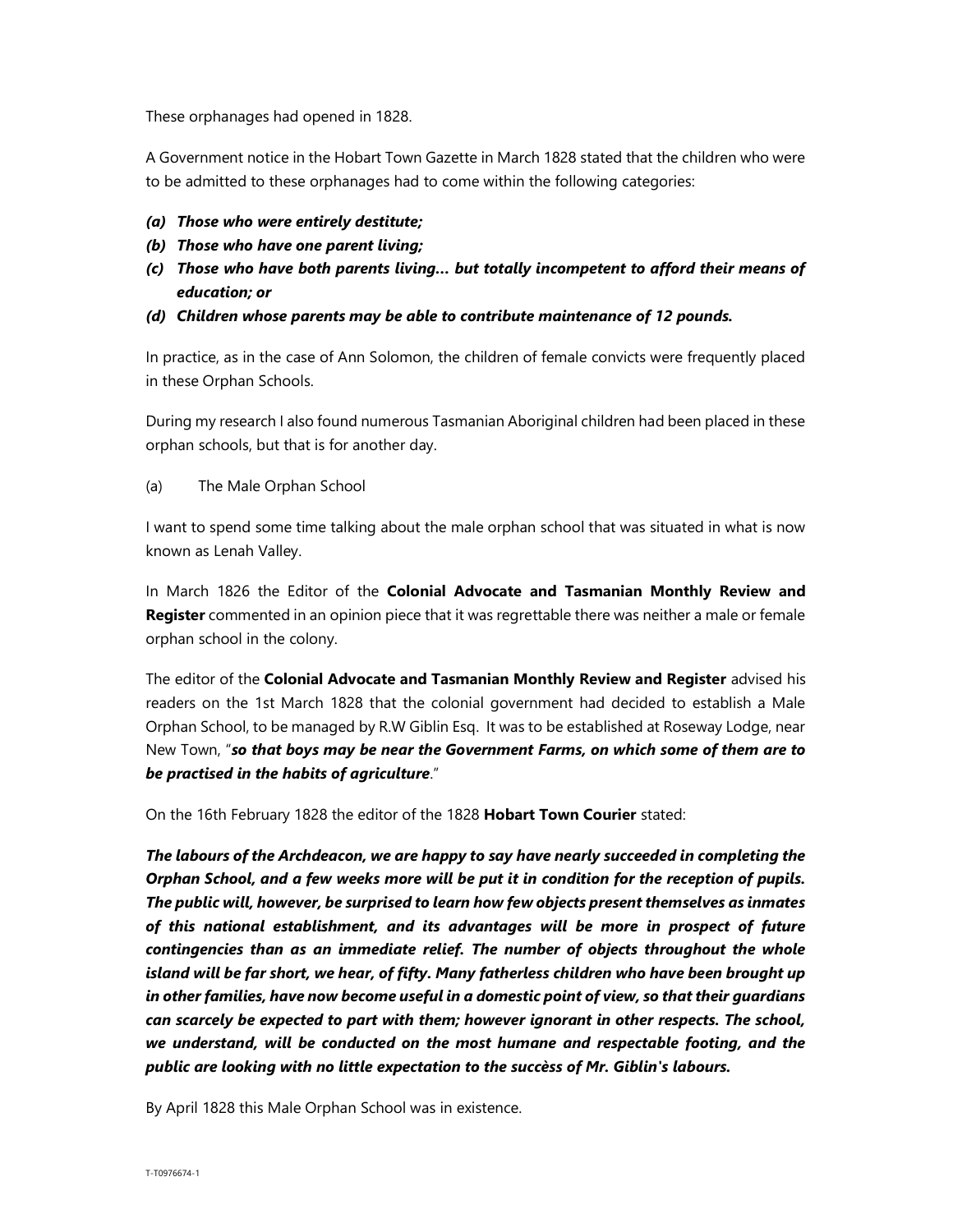The 1829 Tasmanian Almanac has an entry called "the Itinerary of Van Diemen's Land" which gives us some idea of exactly where it was located.

This itinerary is something of a travel diary, in which roads, buildings and the general infrastructure of Van Diemen's Land is described in detail for its readers at a time when photographs did not exist.

The following is an excerpt from the Itinerary written by someone travelling up Argyle Street past what is now the North Hobart football ground and then turning right onto New Town road, just as no doubt many of you did today to get here:

# "On leaving Hobart Town, Mount Wellington being 4 miles to the left, at the distance of two miles a small road turns off on the right hand to the lower part of New Town. The first house of any note which the traveller meets with is, on crossing the bridge over the New Town rivulet, Mr Lepine's public house, called The Rose.

Risdon Road runs along the New Town Rivulet, so the Rose presumably stood somewhere near the current Maypole hotel.

The author then describes what is to be found along what we now know as Creek Road, Lenah Valley.

# Lower down on the rivulet is Mr Gatehouse's brewery, the country seats of Messrs Baumont, Fletcher, Fryett, and Hone, and on the opposite side that of Captain Bell, also the residence of the late Mr Broughton.

"Lower down the rivulet" is a reference to a journey along Creek Road.

It goes on

# …On the left, about a mile from the road is Roseway Lodge, the present residence of the Colonial Treasurer, and near it is the King's male orphan school, formerly Major de Gillhern's distillery, and subsequently Messrs Hume and Peat's Extract of Bark Manufactory.

The distillery was called the Constantina Distillery.

Today, the building has gone. The site of the male orphanage is on the grounds of the National Foods milk factory located at the back of John Turnball park in Lenah Valley.

Here is a description of the orphanage in an excellent paper called " New Town: A Social History" written by Kim Pearce and Susan Doyle in 2005 :

In 1827 it was decided that the Constantina Distillery located on the New Town Rivulet was suitable for the Boy's Orphan School. The distillery had been established in 1823. After this enterprise failed it functioned as a wattle bark manufactory run by William Peat and James Hume. Peat considered the only problem with the building was the dirt from his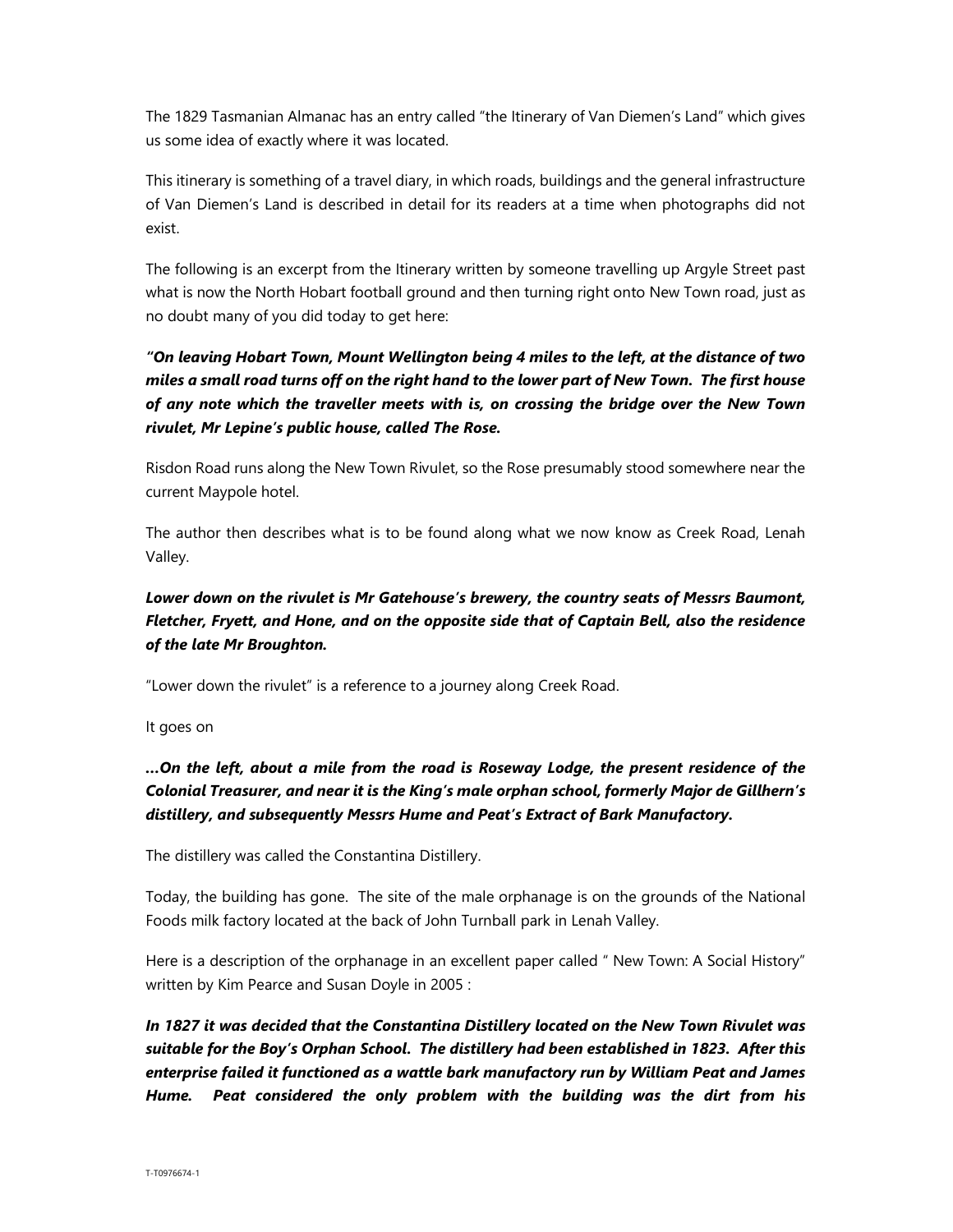## manufacturing endeavours. One would expect that the building would have been on a par with the Cascade Female Factory, another converted distillery – not exactly salubrious.

The reference to the male orphan school being located next to the residence of the Colonial Treasurer is interesting. His name was Jocelyn Thomas. He was also on what we would now call a steering committee for the creation of this New Town orphanage. You will not, however, find him in the records of any board of governance for this orphanage. Regrettably for him, Lieutenant Governor Arthur received a tip off and organised an urgent audit of the treasury finances in late 1832. Accordingly to Lloyd Robson in the first volume of 'History of Tasmania, It was discovered Mr Thomas had nicked in excess of 10,000 pounds from the public coffers. In today's money that is millions. Wisely, Thomas quickly absconded from the island before he could be apprehended.

### (b) The Female Orphan School

Slightly preceding the existence of the male orphan school at the old distillery was the creation of a female orphan school.

In March 1828 the Colonial Government leased a private property in Davey Street which had a large building on it called 'Bellevue'.

On  $1<sup>st</sup>$  March 1828 the editor of the Colonial Advocate and Tasmanian Monthly Review and Register wrote this:

That fine building belonging to Mr. Loane, and late the residence of Mr. E. Curr, has been rented by Government for a Female Orphan School. It is singular that this building is erected nearly on the same spot where the late Lieutenant Governor Collins erected an Orphan School nearly 20 years ago. It is to be conducted, we understand, by Mr. and Mrs. Chorley.

The Female Orphan School was situated at Bellevue from 1828 until it was transferred here in New Town sometime in around 1831.

Sarah and Ann Solomon were some of the very first children placed in this Orphan School arriving on 5th July 1828.

We actually know exactly where the Bellevue property was, because in the 1830s it was the subject a long running and quite scurrilous legal dispute. At the time a Mr Walpole Loane owned the Bellevue property, that is, until one day in 1833 when one Mademoiselle Elaine d'Hotman forged some title documents which the equivalent of the Land Titles Office somehow accepted, causing the property to be formally registered in her name. The matter was litigated before the Supreme Court, during which time it was established that the Bellevue property encompassed just over two acres, and was a rectangular piece of land that bordered Davey Street, Antill Street, Fitzroy Place and Molle Street. So, in other words, today it would be considered some of the very best real estate in Hobart.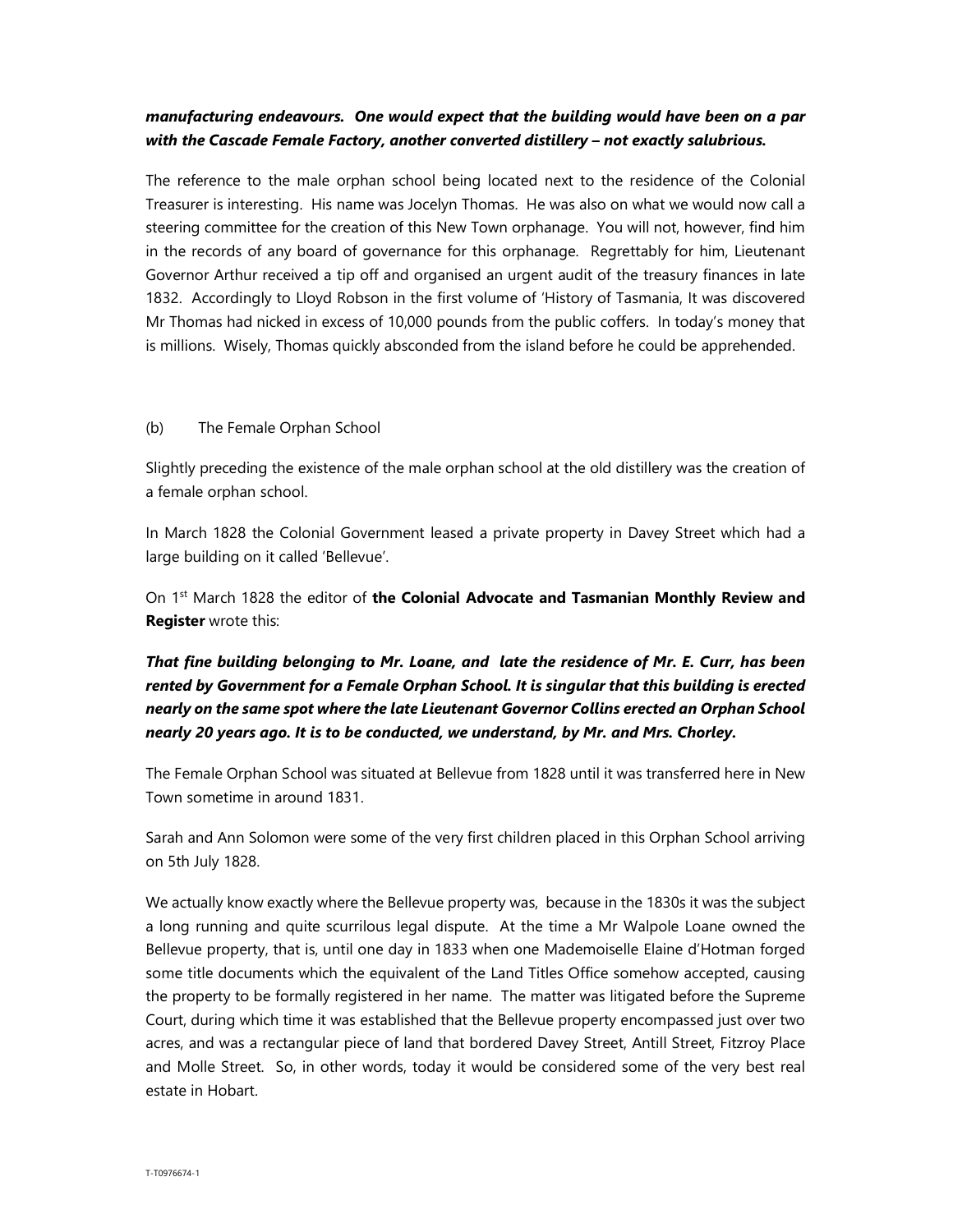The building itself still exists and is located at 31 Fitzroy Place, which is on the corner of Fitzroy Place and Antill Street. It is a wonderful old building and well worth a drive by. Perhaps one day it could also be the subject of an excursion. Bellevue was described by newspapers of the day as a 'fine building' and a "commodious mansion".

As I have said it was noted that the building was erected on nearly the same spot where Lieutenant Governor Collins had erected an orphanage some 20 years previously. That surely is worth the effort of some further investigation at a later date.

A lease advertisement in 1828 describes the building this way:

# "The 45m square house includes a dining room, study, three bedrooms, bathroom, kitchen, pantry and scullery on the ground floor, and a lounge, dining room, kitchen and balcony on the first floor. It has a coach house, three stables, a fowl house and a well stocked garden. It has a picturesque view of the town, harbour and surrounding country."

This mansion could not have been the only building on the property in which the children were accommodated. There is, for instance, a record from November 1828 to the effect that the male and female orphanages had 50 scholars each.

We have some insight into the lives of the Solomon children and the other children at these early orphan schools. The management committee for the two orphan schools met regularly and kept minutes of their meetings.

At their meeting on 5<sup>th</sup> July 1825 at St David's church they formally agreed to take the three Solomon children into the Orphan Schools.

The committee documented with particularity what diet of the Orphan School Children should be.

Breakfast was Oatmeal porridge with some milk or bread and tea with sugar and milk.

Lunch was the main meal of the day.

Mondays and Thursdays was baked meat, bread, and vegetables.

Tuesdays and Fridays was soup of meat thickened with oatmeal, vegetables, and bread.

Wednesdays and Saturdays was boiled and baked puddings with suet.

Sunday was cold boiled beef, vegetables and bread.

Supper each day was bread, tea and milk.

The appointment of Mr and Mrs Chorley as overseers of the orphanage did not prove to be a success.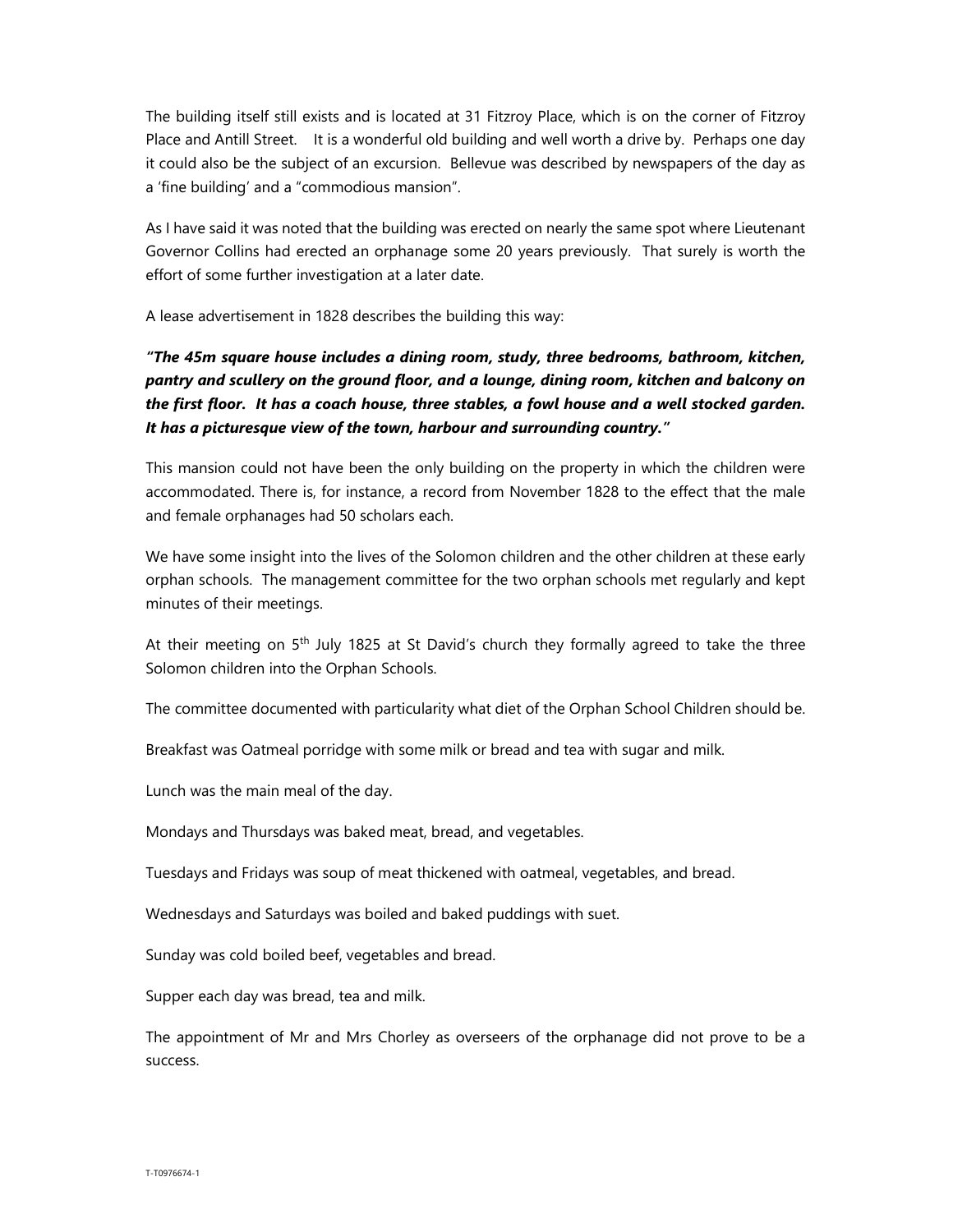On  $12<sup>th</sup>$  July 1828 - less than a fortnight after the arrival of the Solomon children - the committee ordered the Chorleys provide them with documents and information concerning their supervision of the Female Orphan School.

It is clear from the minutes the committee were trying to keep the investigation a secret. Nevertheless, by the end of July it became public knowledge there was an investigation under way.

On 1st August 1828 the Colonial Advocate and Tasmanian Monthly Review and Register noted:

We hear that an investigation has been going on for "several days past, respecting a charge made against some persons connected with the Female Orphan School, for detaining part of the provisions allowed to the children. If it should be clearly proved that any person has been guilty of so abominable a crime, there can be little pity for the parties, whatever punishment may be inflicted upon them."

It became apparent that servants at the Orphan School had reported to church authorities that the Chorleys had been taking flour and other provisions meant for the children and selling it, keeping the money for themselves. In scenes reminiscent of Oliver Twist, the committee also found oatmeal porridge had been withheld from the children, who were instead given a breakfast of what was described as a 'very thin gruel'. Three servants reported Mr Chorley's poultry, consisting of turkeys, geese, ducks and hens, were fed by him twice a day with oatmeal.

Another servant reported children being slapped by the Chorleys.

Children were reported to be eating discarded rubbish including bones and turnip peelings, and complaining of hunger. Servants reported children begging from them for food.

The Chorleys were summonsed to appear before the committee at St David's church in August 1828. Mr Chorley originally refused to come, leaving his wife to answer questions. The Committee demanded she get him, and a short while later he arrived at the meeting having travelled the 750 meters or so from Bellevue. Both denied stealing food. Mr Chorley agreed he had hit some of the children, but said it was done to keep them 'quiet and orderly'.

The Chorleys did ultimately acknowledge they had falsified the orphanage accounts and had taken provisions meant for the children, and had been doing so from the very first week they were in charge.

The committee not surprisingly recommended they be dismissed.

On 6th December 1828 the Hobart Town Courier abruptly reported:

The Reverend James Norman is appointed master and Mrs. Norman, Matron of the King's Female Orphan School vice - Mr. and Mrs. Chorley, removed for improper conduct.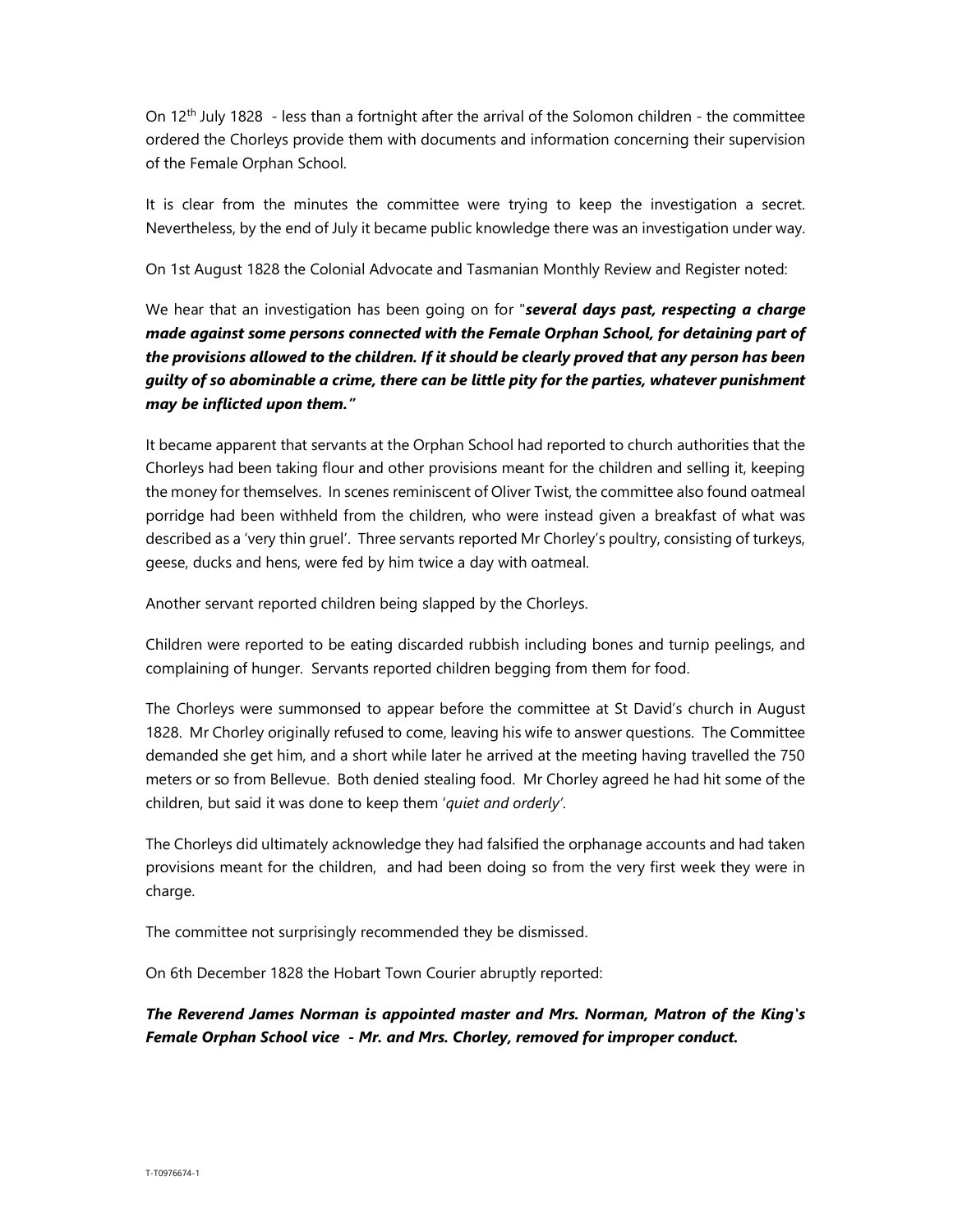Sarah and Ann Solomon, starved and quite possibly physically abused during their short but eventful time at the orphan school, left Bellevue and were released into their mother's care on the 16th June 1829.

## 4. WHAT BECAME OF ANN AND HER CHILDREN

Mark, who made the journey to Tasmania as a baby on a convict ship, never married. He became a labourer in Hobart and died on typhoid at the age of 57 in 1877.

David, the boy sent alone at the age of 9 to an orphan school, married a woman named Susan Raynor and was a shop keeper in Longford. He had a large family. He died of tuberculosis there at the age of 42 on the  $21<sup>st</sup>$  August 1860.

Sarah married a jewish draper named Godfrey Levy in the home of her parents in New Town in 1847. She died in 1882 at the age of 59

I presently unsure what happened to the child Ann or Nancy as she was known, although I believe she shifted at some stage to live in Carlton in Victoria.

Moses Julian became a well known businessman and family man who died Richmond, Victoria aged 84 in 1896. His death certificate states his profession as 'gentleman'.

John moved to Sydney and became an extremely wealthy businessman and respected member of the community. He died in 1889. His portrait hangs today in the Jewish Museum of Australia located in St Kilda in Melbourne.

Ann may not have been perfect, but she fought hard to raise her children in difficult circumstances. As far as I can ascertain all Ann's children lived exemplary lives, and I could find no court appearances or negative publicity about any of them. That is Ann's legacy.

Ann lived in Tasmania for essentially the rest of her life.

Her story is quite an amazing one, but is well beyond the scope of this paper.

She was granted a ticket of leave in November 1838 and a conditional pardon in 1840.

Ikey and Ann separated sometime in the 1830s after a tumultuous, obsessive, and at times violent marriage.

Ikey died in Hobart in 1850, and, despite their long estrangement, Ann made sure she got letters of administration over his intestate estate and pocketed the 70-odd pounds he had to his name at the time of his death. He was buried in the old Jewish Cemetery in Harrington Street and some time later reburied in the Cornelian Bay Cemetery.

 In 1875 she set sail on the sea the last time, this time as a free woman, and this time to Melbourne where she joined family members living in Carlton. She died at her home in Drummond Street in Carlton on 30<sup>th</sup> November 1877. It is a terrace house that stills stands today.